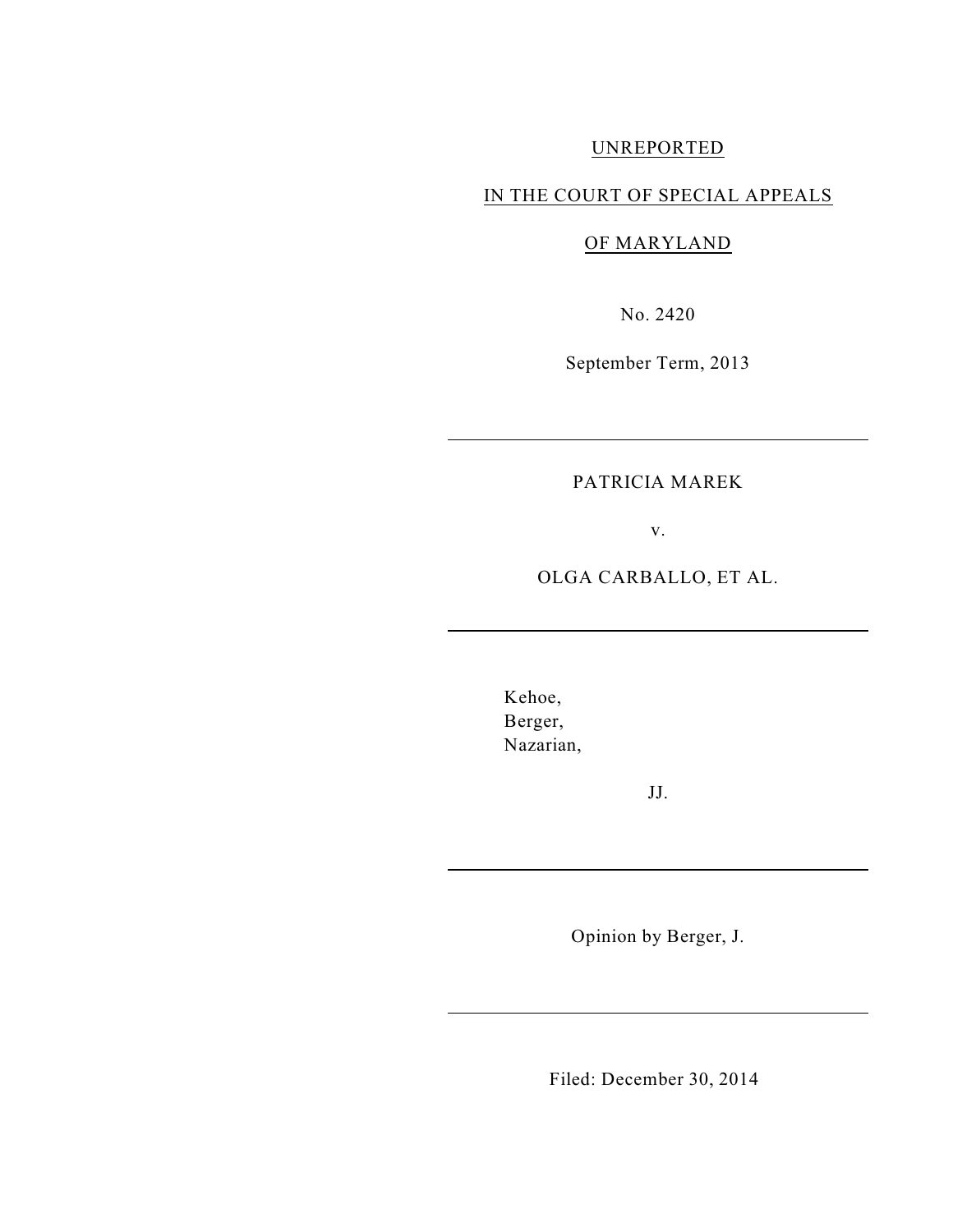This appeal arises out of a jury verdict in the Circuit Court for Montgomery County finding Olga Carballo ("Carballo") and State Farm Mutual Automobile Insurance Company ("State Farm") liable to Patricia Marek ("Marek") in the amount of \$10,000. Carballo's liability can be traced to an automobile collision in which Carballo and Marek were involved. At trial, Carballo conceded her liability, and the only issue in dispute was the amount of damages sustained by Marek.

On appeal, Marek presents two issues<sup>1</sup> for our review, which we have rephrased as follows:

- 1. Whether the circuit court erred in admitting testimony that Marek underwent a neuropsychological evaluation for the purpose of obtaining disability benefits through the Social Security Administration.
- 2. Whether the circuit court erred in declining to give a jury instruction on susceptibility.

For the reasons that follow, we affirm the judgment of the Circuit Court for Montgomery County.

- 1. Did the trial court err and/or abuse its discretion in permitting Appellees to disclose to the jury that an independent mental and neurological exam was performed on Marek, for Social Security benefits purposes?
- 2. Did the trial court err and/or abuse its discretion refusing [sic] to give a jury instruction that as a result of her preexisting medical condition Marek was more susceptible to injury?

 $<sup>1</sup>$  The issues, as presented by Marek, are:</sup>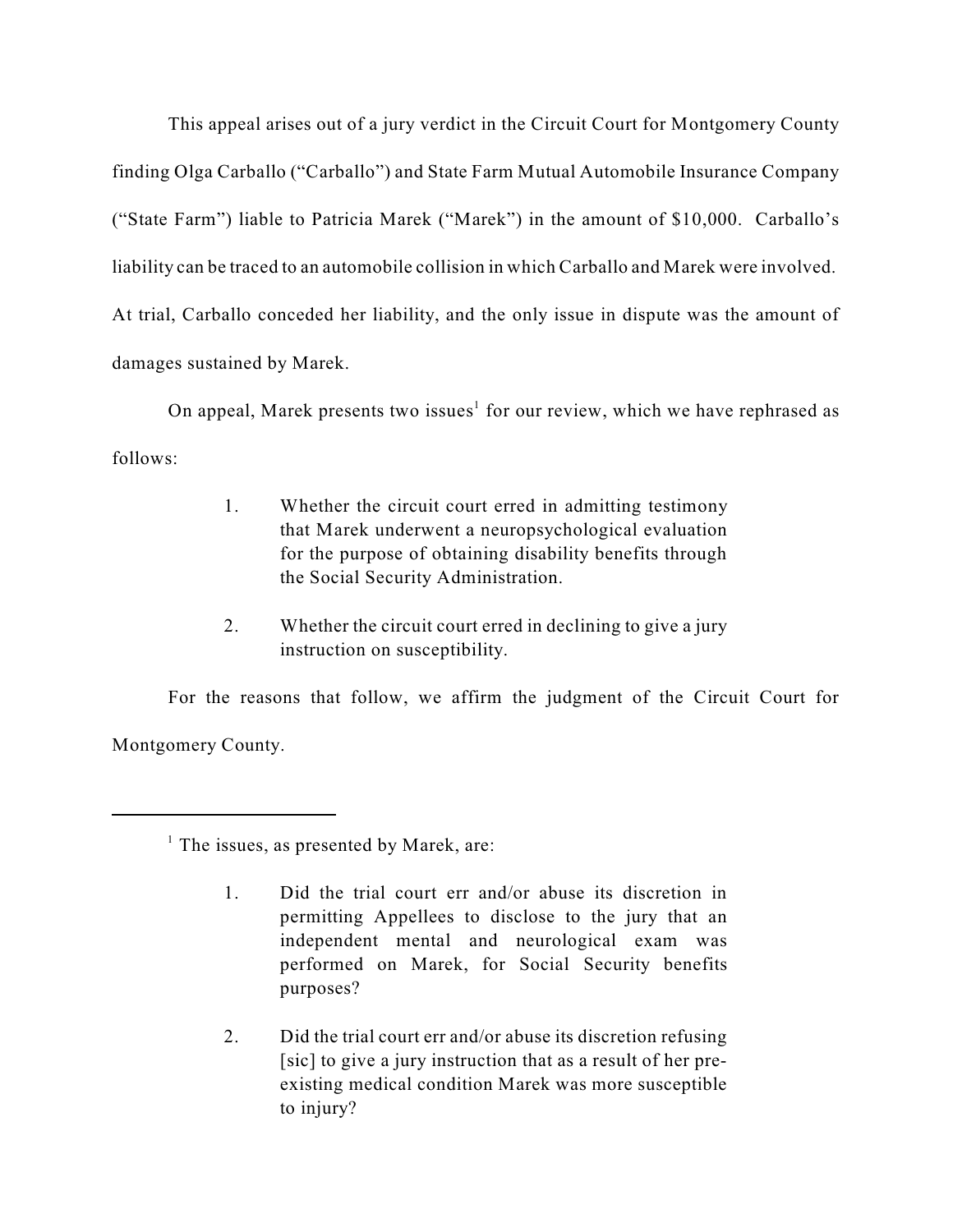#### **FACTUAL AND PROCEDURAL BACKGROUND**

On April 15, 2011, during the evening rush hour, Marek was driving home from work when her vehicle was struck from behind by a vehicle driven by Carballo. At the time of the collision, Marek's vehicle was slowing to stop at an intersection with a red light. Carballo, who was driving behind Marek, was unable to stop her vehicle before it collided with the rear of Marek's vehicle. Marek and Carballo vigorously dispute the events immediately following the collision, but these facts are not material to our analysis of the issues presented on appeal.

On July 5, 2012, Marek filed a complaint against Carballo in the Circuit Court for Montgomery County, alleging that Marek had suffered various injuries in the April 15, 2011 collision as a result of Carballo's negligence. On December 6, 2012, the court granted State Farm's consent motion to intervene in the litigation as Marek's uninsured and under-insured motorist policy carrier. The trial was presented to a jury over six days in November 2013.

At trial, Marek presented the testimony of Dr. Suzanne Southworth ("Dr. Southworth"), a clinical psychologist and neuropsychologist who treated Marek for the injuries she sustained in the April 15, 2011 collision. Dr. Southworth testified that, in the course of her treatment of Marek, she had examined a neuropsychological evaluation of Marek performed by a Dr. Kelly Zinna ("Dr. Zinna"). Dr. Zinna was employed by the Social Security Administration and performed a neuropsychological evaluation of Marek for the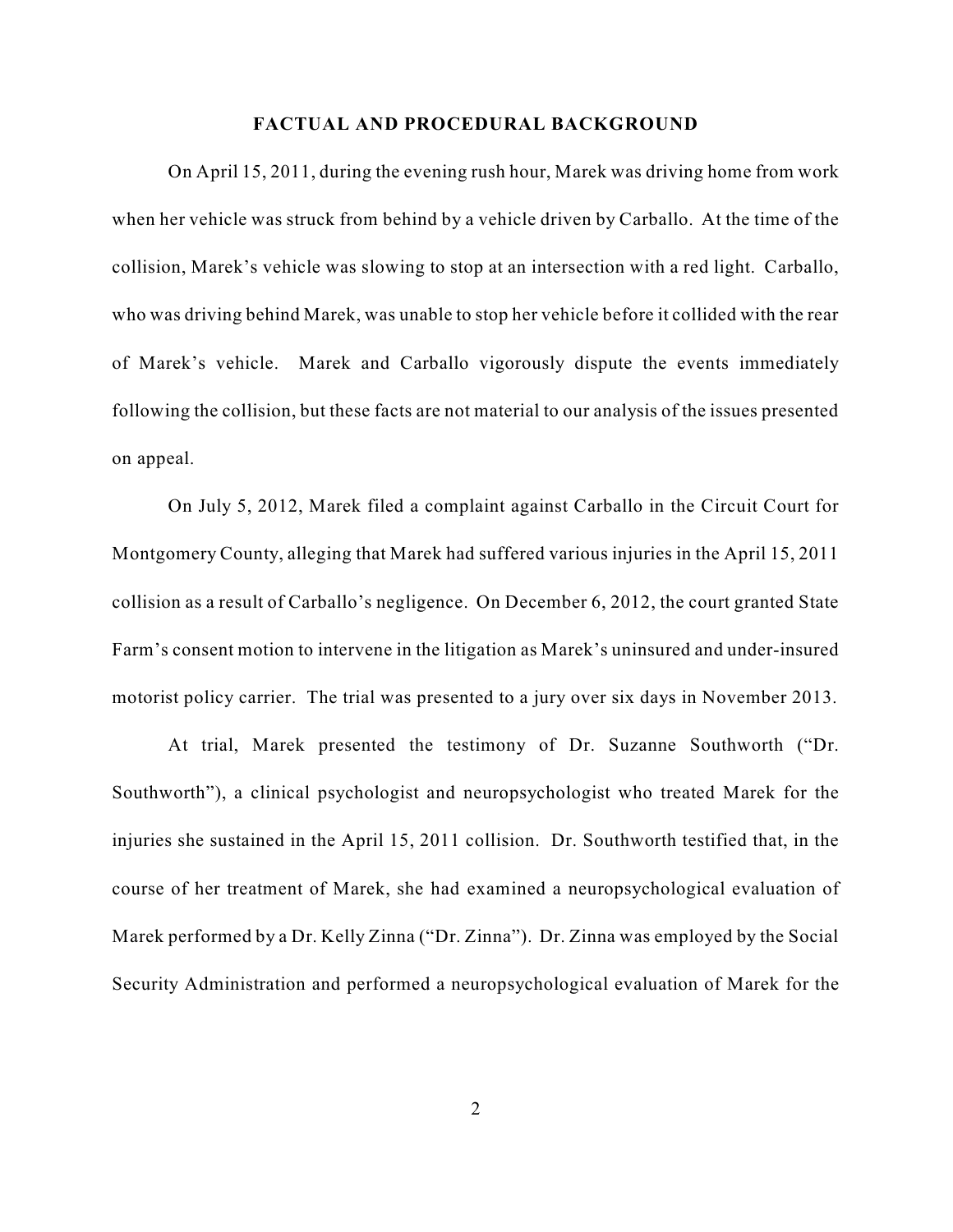purpose of determining the disability benefits, if any, to which Marek would be entitled.<sup>2</sup> Marek also presented the testimony of Dr. Richard Barth ("Dr. Barth"), who evaluated and treated injuries Marek sustained to her shoulder, allegedly as a result of the April 15, 2011 collision.

On November 19, 2013, the jury awarded Marek \$10,000 in damages for past medical expenses against Carballo and State Farm. The jury elected not to award any damages to Marek for past loss of earnings, future surgery, future loss of earnings, or non-economic damages. This timely appeal followed.

### **DISCUSSION**

### **I. Collateral Source Evidence**

## **A. Standard of Review**

When an appeal contests a trial court's decision to admit or exclude evidence, we

engage in the following two-step review process:

"'First, we consider whether the evidence is legally relevant, a conclusion of law which we review *de novo*.'" *Brethren Mut. Ins. Co. v. Suchoza*, 212 Md. App. 43, 52, 66 A.3d 1073 (2013) (quoting *Wash. Metro. Area Transit Auth. v. Washington*, 210 Md. App. 439, 451, 63 A.3d 609 (2013)). To qualify as relevant, evidence must tend "to make the existence of any fact that is of consequence to the determination of the action more probable or less probable than it would be without the evidence." Md. Rule 5-401. Evidence that is relevant is admissible, but the trial court does have not [sic] discretion to admit evidence that is not relevant. Md. Rule 5-402; *State v.*

 $2$  We note, however, that Dr. Zinna did not testify at Marek's trial.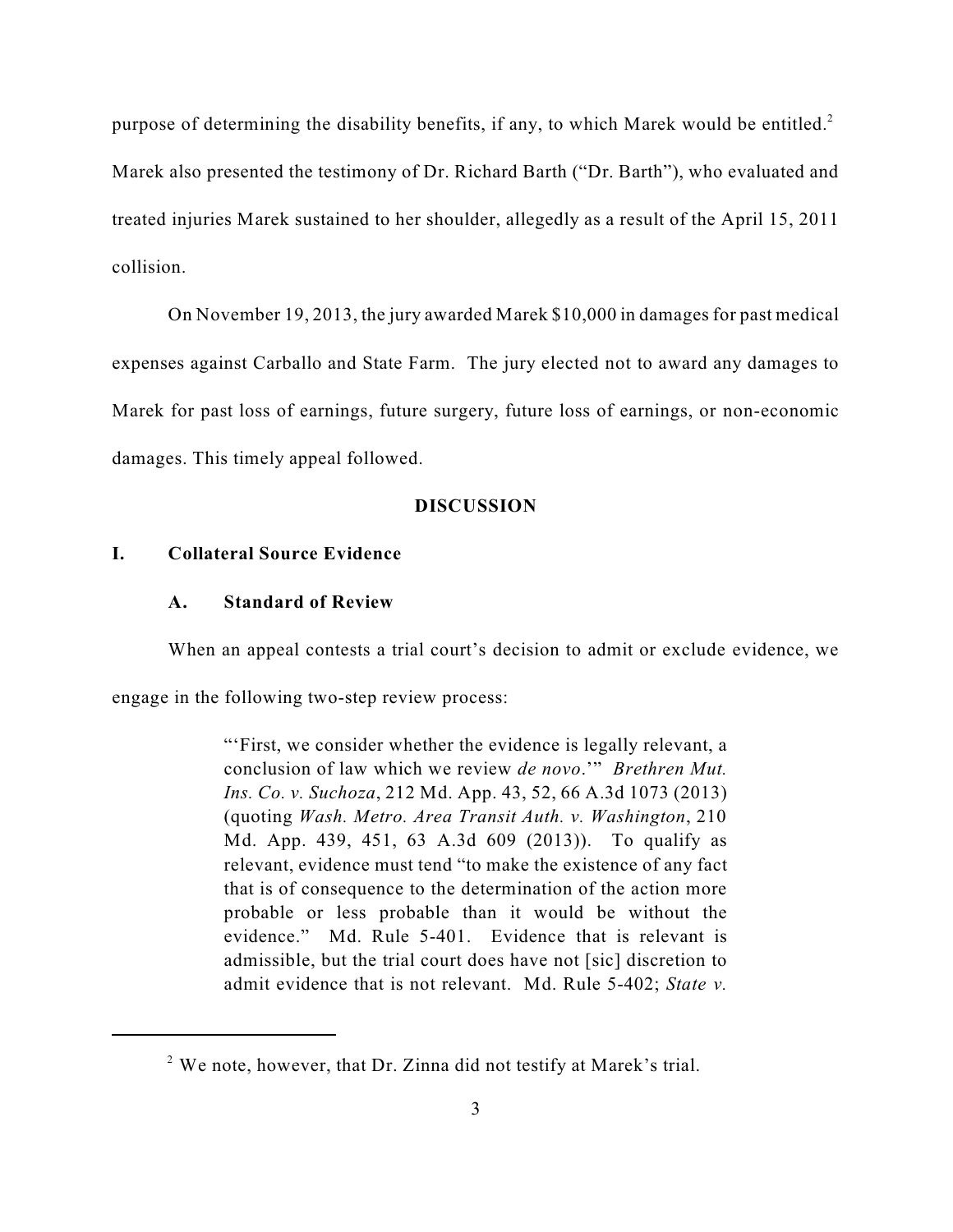*Simms*, 420 Md. 705, 724, 25 A.3d 144 (2011). After determining whether the evidence in question is relevant, we look to whether the court "'abused its discretion by admitting relevant evidence which should have been excluded'" as unfairly prejudicial. *Brethren Mut. Ins. Co.*, 212 Md. App. at 52, 66 A.3d 1073 (quoting *Wash. Metro. Area Transit Auth.*, 210 Md. App. at 451, 63 A.3d 609).

*Smith v. State*, 218 Md. App. 689, 704 (2014).

The collateral source rule covers one class of evidence that should be excluded by trial courts as unfairly prejudicial. The collateral source rule "precludes the admission of evidence of benefits received by the plaintiff, other than compensation for the injury from the defendant itself, when such evidence could be misused by the jury to reduce an award because of its belief that the plaintiff was not in as dire financial straits as might otherwise have seemed to be the case." *Norfolk S. Ry. Corp. v. Henry Tiller*, 179 Md. App. 318, 343 (2008). "[E]vidence of collateral payments is admissible if there is evidence in the case of malingering or exaggeration of injury but evidence as to collateral payments is inadmissible in the absence of evidence of malingering or exaggeration or where the real purpose of the evidence offered as to collateral sources is the mitigation of liability for damages of the defendant." *Kelch v. Mass Transit Admin.*, 42 Md. App. 291, 296 (1979) *aff'd*, 287 Md. 223 (1980) (internal citations omitted).

## **B. No Collateral Source Evidence Was Admitted At Trial**

Marek contends that the trial court improperly admitted testimony from Dr. Southworth that constituted collateral source evidence, which Marek considered to be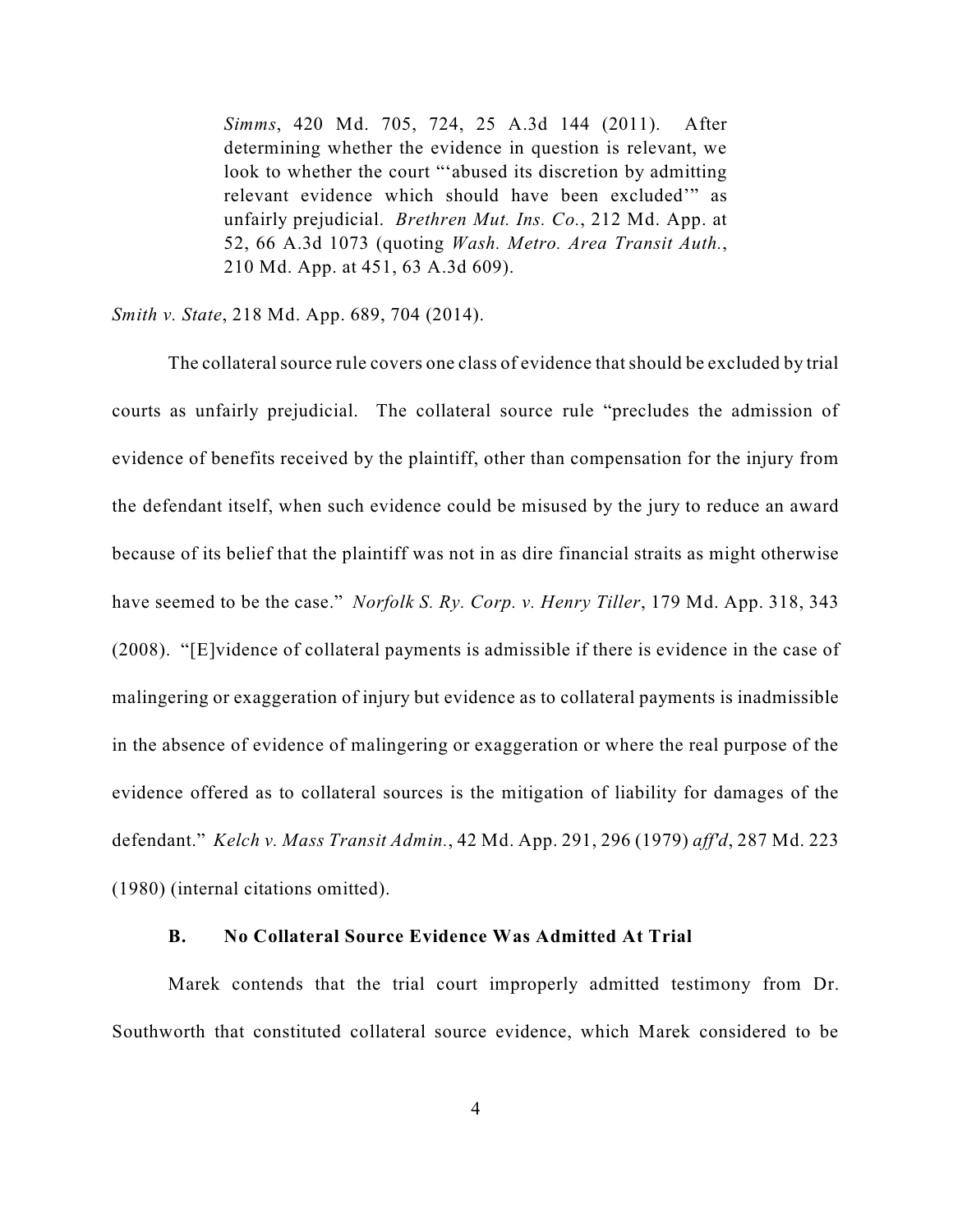unfairly prejudicial. During cross-examination of Dr. Southworth, the following colloquy

ensued:

[DEFENSE COUNSEL]: No problem, your honor. Okay, so you are aware that Dr. Zinna performed a neuropsychological evaluation on Ms. Marek in between the first and second test, correct?

[DR. SOUTHWORTH]: Correct.

[DEFENSE COUNSEL]: Okay. And I believe you've testified that in your words, she did substantially lower on Dr. Zinna's examination, correct?

[DR. SOUTHWORTH]: Correct.

[DEFENSE COUNSEL]: Do you know why Dr. Zinna was giving her evaluation? Do you know for what purpose?

[DR. SOUTHWORTH]: I believe she was evaluating her for disability.

[DEFENSE COUNSEL]: Okay. And on the disability evaluation neuropsychological testing, she did substantially lower than she did on your first and second test, correct?

[DR. SOUTHWORTH]: Correct.

\* \* \*

[DEFENSE COUNSEL]: All right. Did you review the raw data from Dr. Zinna's testing to make any further conclusions along those lines?

\* \* \*

[DR. SOUTHWORTH]: Because it was a disability evaluation, I was under the impression that it would not be made available.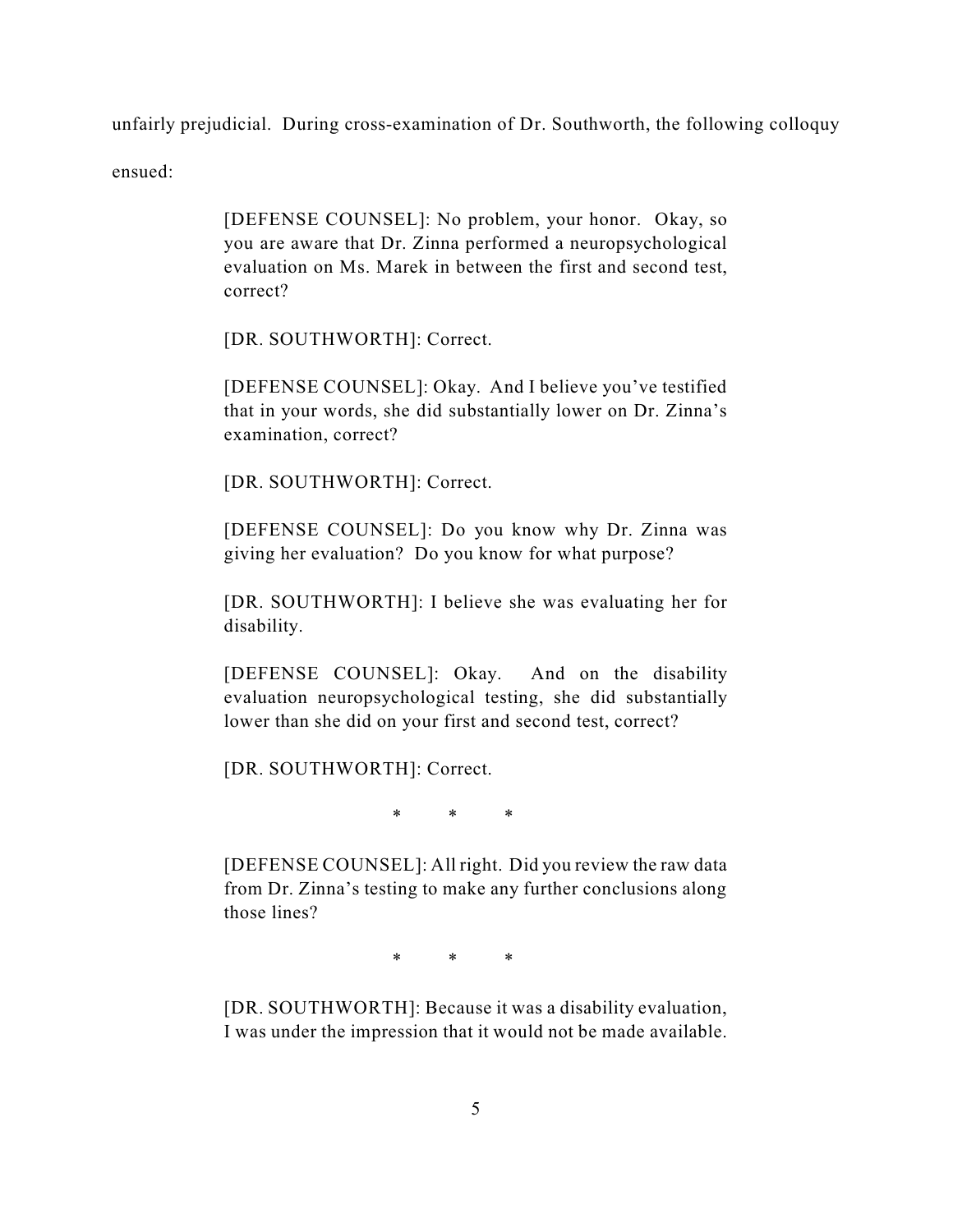In reviewing the trial court's admission of Dr. Southworth's testimony, we first assess whether the testimony was relevant. Critically, counsel for Marek raised the issue of Dr. Zinna's evaluation during direct examination of Dr. Southworth, asking Dr. Southworth to opine on the results of Dr. Zinna's evaluation. During direct examination of Dr. Southworth, the following colloquy ensued:

> [PLAINTIFF'S COUNSEL]: Sure. The question was what is your opinion to a reasonable degree of psychological certainty as to what Dr. Zinna's testing suggested as relating to [Marek's] cognition?

> [DR. SOUTHWORTH]: The test results were invalid and did not give any useful information.

[PLAINTIFF'S COUNSEL]: Okay. And --

THE COURT: And why was that?

[DR. SOUTHWORTH]: Because they were so far below what we knew she was capable of previously, that they just didn't make any sense at all.

Dr. Southworth's testimony during direct examination essentially classified the results

of Dr. Zinna's evaluation as being completely anomalous. As Carballo never disputed her liability for Marek's injuries, the only issue at trial was the extent of Marek's injuries and the amount of damages to which she was entitled. The wide variation in Marek's performance on evaluations administered by different doctors was an important fact for the jury to consider in assessing the actual extent of Marek's injuries that were attributable to the April 15, 2011 collision.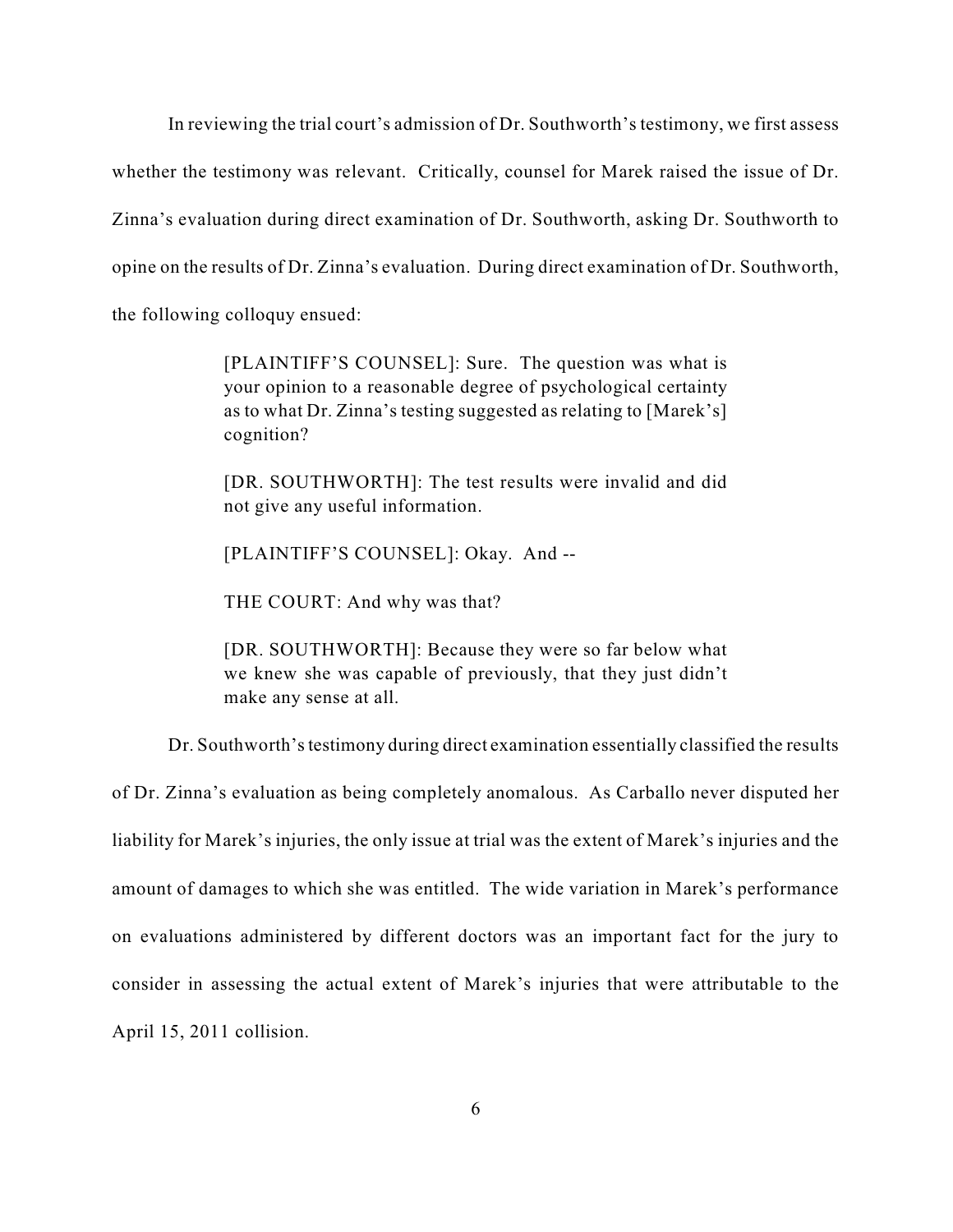By illustrating that Marek was evaluated by Dr. Southworth for treatment purposes and Dr. Zinna for disability purposes, Carballo and State Farm suggested a possible explanation for the large discrepancies in Marek's performance on different neuropsychological evaluations. Carballo and State Farm argued that Marek intentionally performed worse on her disability evaluation, to secure lucrative benefits, but represented her injuries more accurately to Dr. Southworth, so that Marek would receive treatment tailored to her actual injuries. Dr. Southworth's testimony regarding the purpose of Dr. Zinna's evaluation, therefore, was relevant in explaining Marek's varying performance on multiple neuropsychological evaluations. Thisin turn was very relevant in determining the true extent of Marek's injuries for which Carballo was liable.

Having determined that Dr. Southworth's testimony was relevant, we now turn our attention to whether Dr. Southworth's testimony was so unfairly prejudicial that the trial court abused its discretion in admitting it. We hold that Dr. Southworth's responses on crossexamination do not constitute unfairly prejudicial collateral source evidence. As recited, *supra*, collateral source evidence is "*evidence of benefits received by the plaintiff*, other than compensation for the injury from the defendant itself." *Norfolk*, *supra*, 179 Md. App. at 343 (emphasis added). Dr. Southworth never testified that Marek received any benefits from collateral sources, including disability benefits from the Social Security Administration. Indeed, Dr. Southworth did not even mention Dr. Zinna's association with the Social Security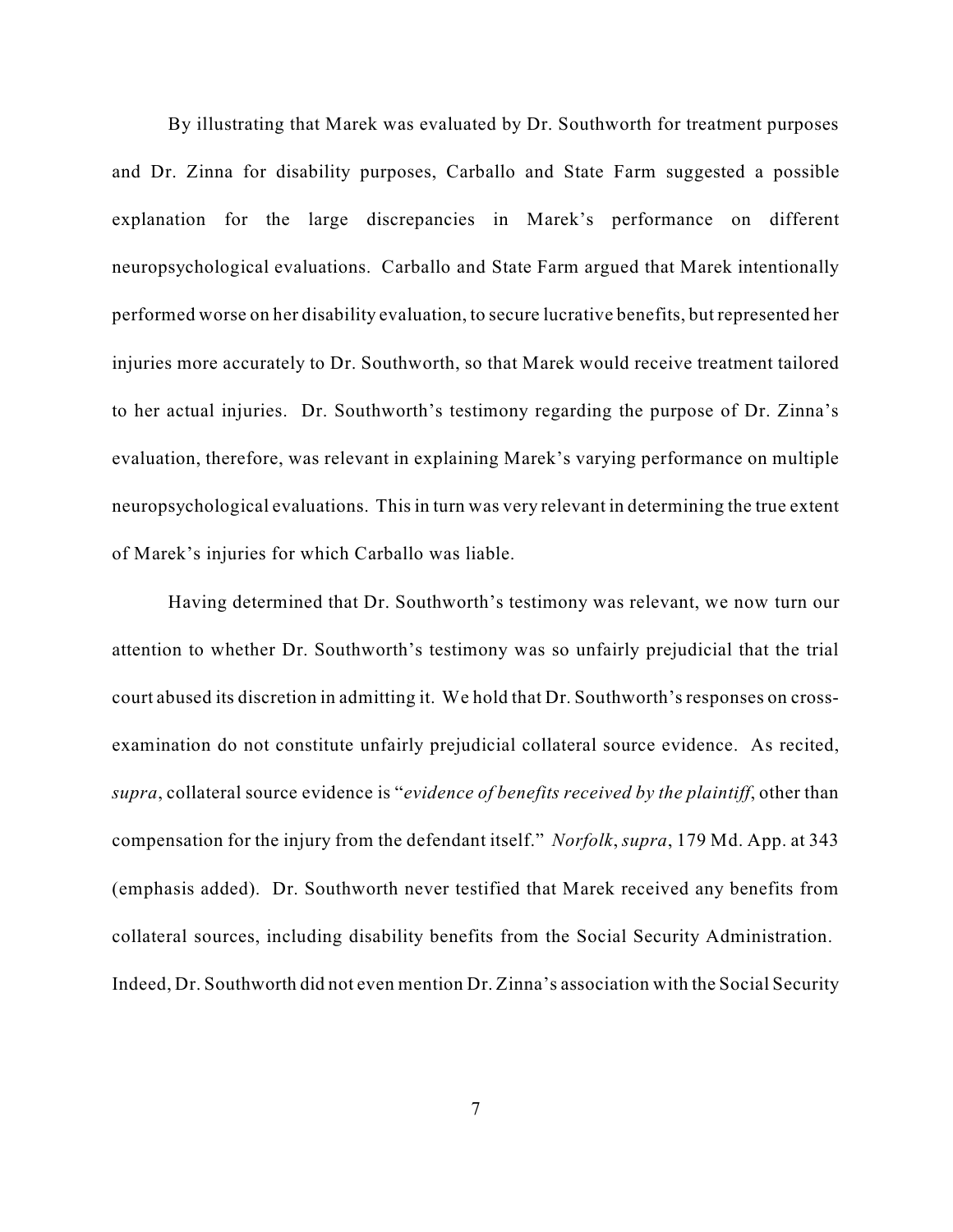Administration.<sup>3</sup> Dr. Southworth's testimony merely established that Marek was evaluated to determine if she was disabled, but fell far short of establishing that Marek was eligible for, much less received, any benefits. We are not persuaded that the jury's knowledge that Marek was merely evaluated for disability resulted in a prejudicial reduction of the damages ultimately awarded to Marek.

In *Titan Custom Cabinet, Inc. v. Advance Construction, Inc.*, we held that similar evidence did not constitute unfairly prejudicial collateral source evidence. In *Titan*, the plaintiff was cross-examined regarding his lack of success in pursuing insurance proceeds for his damages. *Titan Custom Cabinet, Inc. v. Advance Contracting, Inc.*, 178 Md. App. 209, 227 (2008). "The court . . . allowed the line of questioning to suggest that [the plaintiffs] changed their theory for recovery, three years after the flood, only after they were

 $3$  We note that before the cross-examination of Dr. Southworth began, counsel for State Farm notified the court and counsel for Marek that he intended to question Dr. Southworth about Dr. Zinna's evaluation. Counsel for Marek objected to this line of questioning and, following a short colloquy with the court, stated:

<sup>[</sup>PLAINTIFF'S COUNSEL]: And I don't have a problem with [defense counsel] asking isn't it true Dr. Zinna wasn't hired by us. Isn't it true Dr. Zinna was, you know, an independent person if they want to say that, but to bring up the word Social Security would completely prejudice the plaintiff. So I have no objection to ascertaining clearly this is not --

Nevertheless, Marek has failed to identify any portion of Dr. Southworth's testimony in which Dr. Southworth identified Dr. Zinna's connection to the Social Security Administration or even mentioned the words "Social Security." Dr. Southworth merely testified that Dr. Zinna conducted her evaluation of Marek "for disability."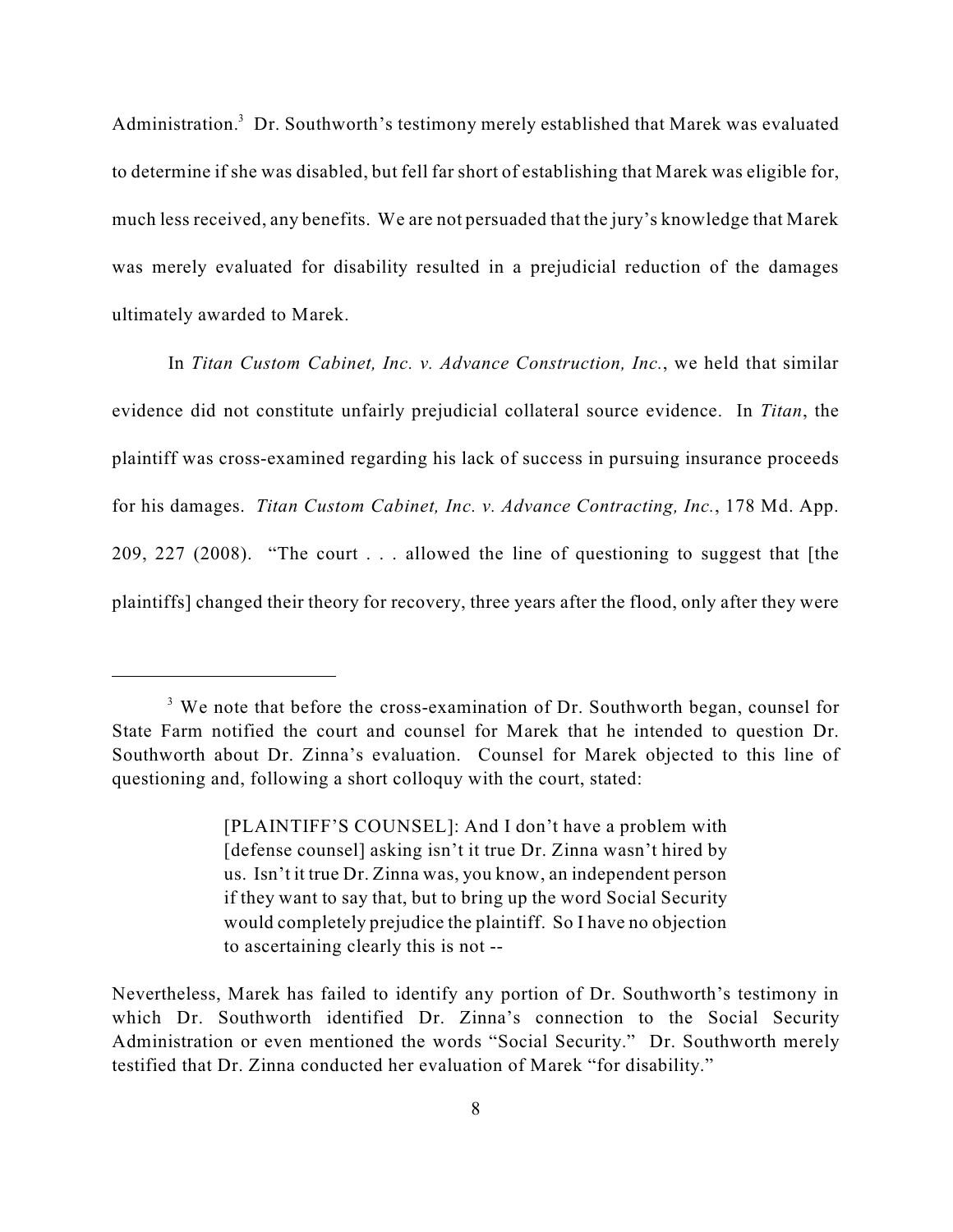unsuccessful in pursuing their claims against" their insurers. *Id.* We held that such crossexamination testimony was not unfairly prejudicial collateral source evidence because "[t]he purpose of the cross-examination was to impeach [the plaintiff's] credibility by pointing out his prior inconsistent statement and not to suggest that appellants were 'partially paid.'" *Id*. at 228. Our holding in *Titan* was supported by the fact that "[n]owhere in the record d[id] [defense] counsel imply that [plaintiffs] had already received compensation for their damages and, thus, should not be compensated again." *Id.* at 227.

Similarly, in the instant case, Carballo and State Farm did not question Dr. Southworth about the purpose of Dr. Zinna's evaluation to suggest that Marek had already received sufficient compensation for her injuries. Rather, the reason for their line of questioning was to impeach the credibility of Marek whom Carballo and State Farm believed to be exaggerating the severity of her injuries. Accordingly, we hold that Dr. Southworth's crossexamination testimony in the instant case did not constitute collateral source evidence and its admission by the trial court was not an abuse of discretion.

Assuming, *arguendo*, that Dr. Southworth's testimony concerning the purpose of Dr. Zinna's testing constituted collateral source evidence, the admission of Dr. Southworth's testimony did not prejudice Marek. We hold that the curative collateral source instruction given to the jury ameliorated any prejudicial effect that could possibly be attributed to Dr.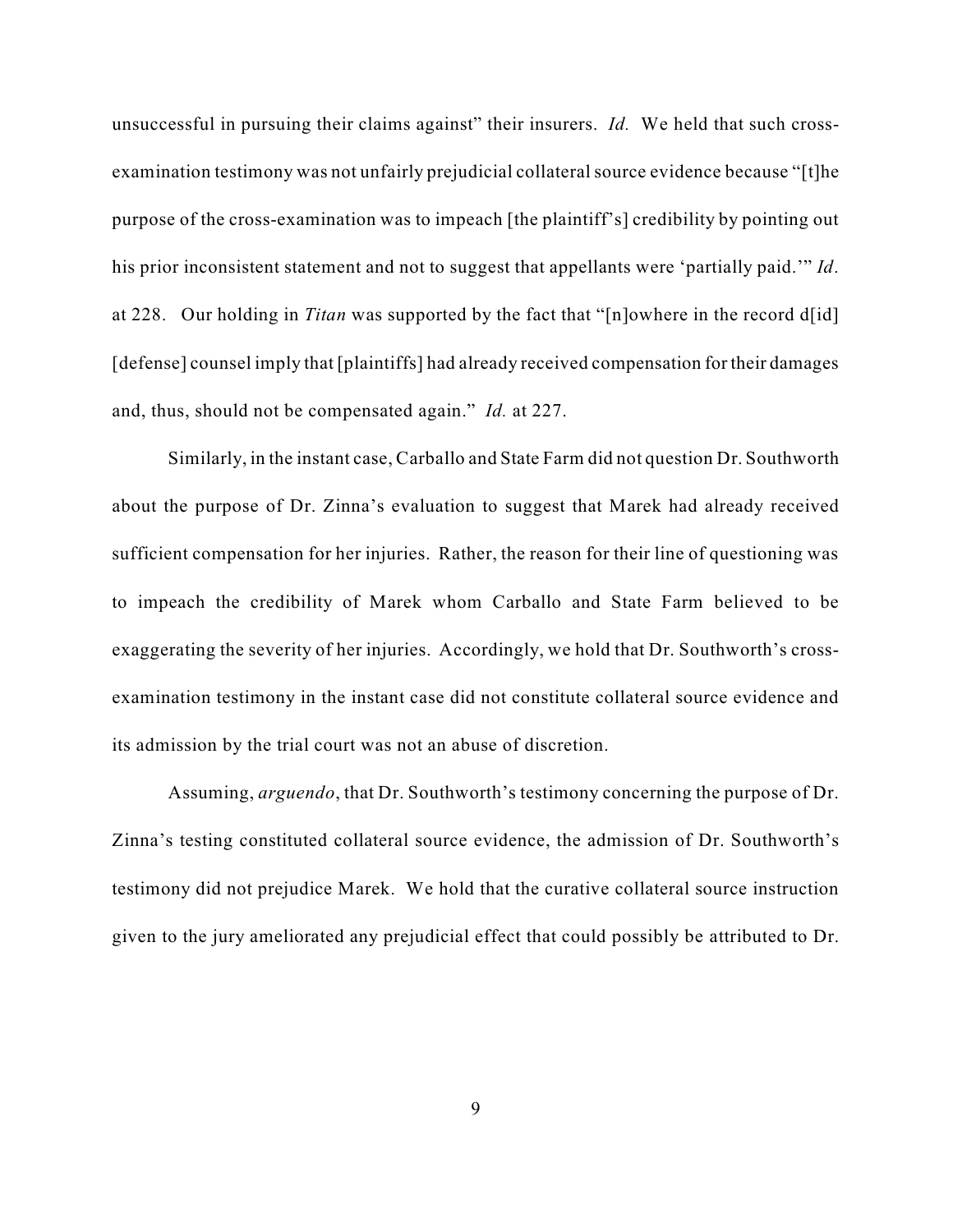Southworth's testimony. At Marek's request, the trial court gave the following collateral source rule instruction<sup>4</sup> to the jury:

> Damages collateral source rule. In arriving at the amount of damages to be awarded for past and future medical expenses and past loss of earnings you may not reduce the amount of your award because you believe or infer that the plaintiff has received or will receive reimbursement for or payment of proven medical expenses or lost earnings from persons or entities other than the defendant such as, for example, sick leave paid by the plaintiff's employer or medical expenses paid for by plaintiff's health insurer or Social Security Disability.

We have previously held that "[t]he jury is presumed to follow curative instructions." *Cantine v. State*, 160 Md. App. 391, 409 (2004). Moreover, no evidence was introduced at trial suggesting that "plaintiff has received or will receive . . . payment . . . from . . . plaintiff's health insurer or Social Security Disability." Counsel for Marek requested the pattern collateral source rule instruction, but added language that encompassed payment or reimbursement as a result of Social Security disability. As such, this instruction was

Maryland Civil Pattern Jury Instructions ("MPJI-Cv") § 10:8 (4th ed. 2009).

<sup>&</sup>lt;sup>4</sup> The instruction given at trial differs slightly from the Maryland Civil Pattern Jury Instruction for the collateral source rule, which is reproduced below:

In arriving at the amount of damages to be awarded for past and future medical expenses and past loss of earnings, you may not reduce the amount of your award because you believe or infer that plaintiff has received or will receive reimbursement for or payment of proven medical expenses or lost earnings from persons or entities other than the defendant, such as, for example, sick leave paid by the plaintiff's employer or medical expenses paid by plaintiff's health insurer.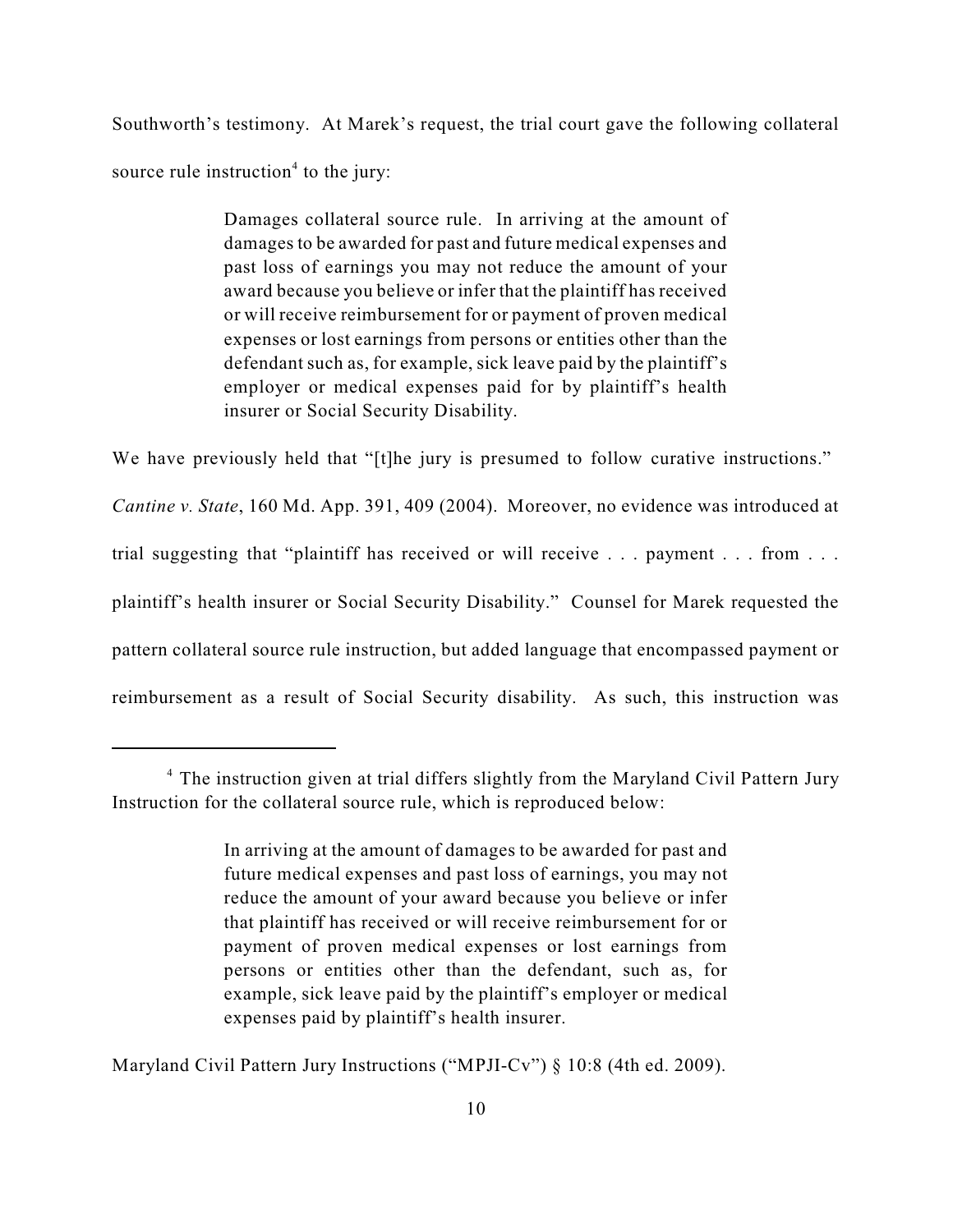sufficient to cure any prejudicial effect that could possibly be attributed to the testimony

elicited during cross-examination of Dr. Southworth.

### **II. Aggravation vs. Susceptibility Jury Instruction**

## **A. Standard of Review**

We review a trial judge's decision whether to give a jury instruction under the abuse of discretion standard. *Conyers v. State*, 354 Md. 132, 177, 729 A.2d 910, 934 (1999). Moreover, we will overturn a jury verdict and grant a new trial based on such an error only if it rises to the level of prejudicial error.

In determining whether there was error, "[i]t is well settled that when [an] objection is raised to a court's instruction, attention should not be focused on a particular portion lifted out of context, but rather its adequacy is determined by viewing it as a whole." *Collins v. State*, 318 Md. 269, 283, 568 A.2d 1, 8 (1990) (citation and quotation marks omitted). Error will be found if the given instruction is not supported by evidence in the case. *Rustin v. Smith*, 104 Md.App. 676, 680, 657 A.2d 412, 414 (1995).The proven error must then be prejudicial, not harmless.

*CSX Transp., Inc. v. Pitts*, 430 Md. 431, 458 (2013).

## **B. Susceptibility Jury Instruction Was Not Applicable**

Marek contends that the trial court abused its discretion when it declined to give a jury instruction that degenerative changes in Marek's shoulder made her more susceptible to the shoulder injury she allegedly suffered during the April 15, 2011 collision. The court did, however, give the jury an instruction regarding aggravation of a previous injury. In declining to give the susceptibility jury instruction, the trial court found:

> THE COURT: I don't see where the facts of this case - somebody's got to make the call. I just don't see where in the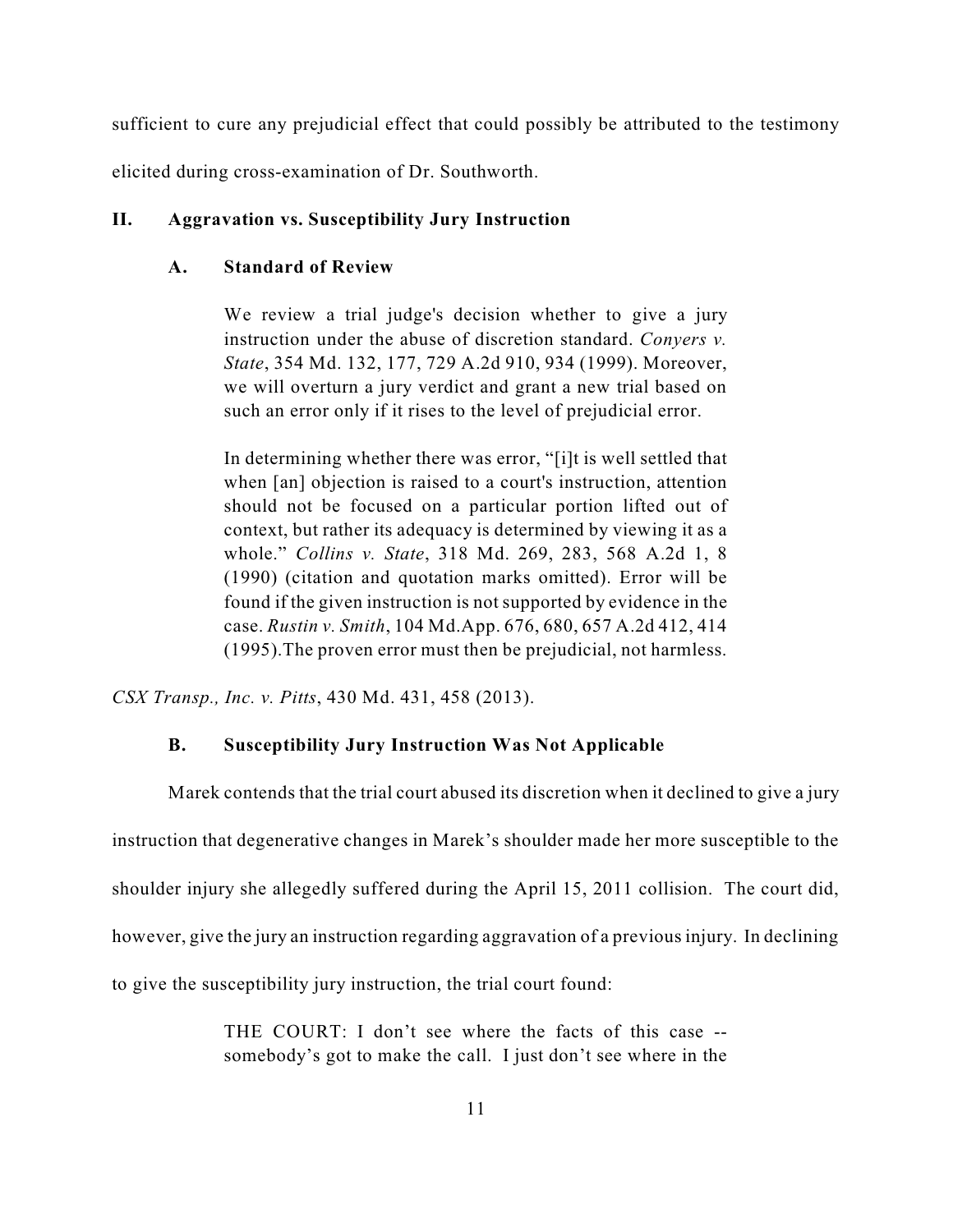facts of this case a susceptibility injury. [sic] If there was a testimony [sic] about it by Dr. Barth, there was no more than a sentence worth of -- or two worth of -- or question or two with respect to susceptibility, because if it had been anything substantial I would have noted it. And I know I noted the parts about aggravation, so I'm going to give the instruction on aggravation. I think that's certainly sufficient under the facts of this case.

The trial court, therefore, declined to give the jury an instruction on susceptibility to injury

because it found that the instruction was not supported by the evidence in the case. Instead,

it concluded that the facts of the case appropriately supported an aggravation jury instruction.

The Maryland Civil Pattern Jury Instruction for susceptibility to injury provides:

The effect that an injury might have upon a particular person depends upon the susceptibility to injury of the plaintiff. In other words, the fact that the injury would have been less serious if inflicted upon another person should not affect the amount of damages to which the plaintiff may be entitled.

Maryland Civil Pattern Jury Instructions ("MPJI-Cv") § 10:3 (4th ed. 2009). In contrast, the

pattern jury instruction for aggravation of an injury provides:

A person who had a particular condition before the accident may be awarded damages for the aggravation or worsening of that condition.

Maryland Civil Pattern Jury Instructions ("MPJI-Cv") § 10:4 (4th ed. 2009). Furthermore,

we have previously held that:

The susceptibility to injury instruction is applicable only to cases in which the injury suffered as a result of the purported negligence of a defendant is greater than it would have been if the plaintiff had been stronger or healthier. For example, if a hemophiliac is cut by flying glass in an automobile collision and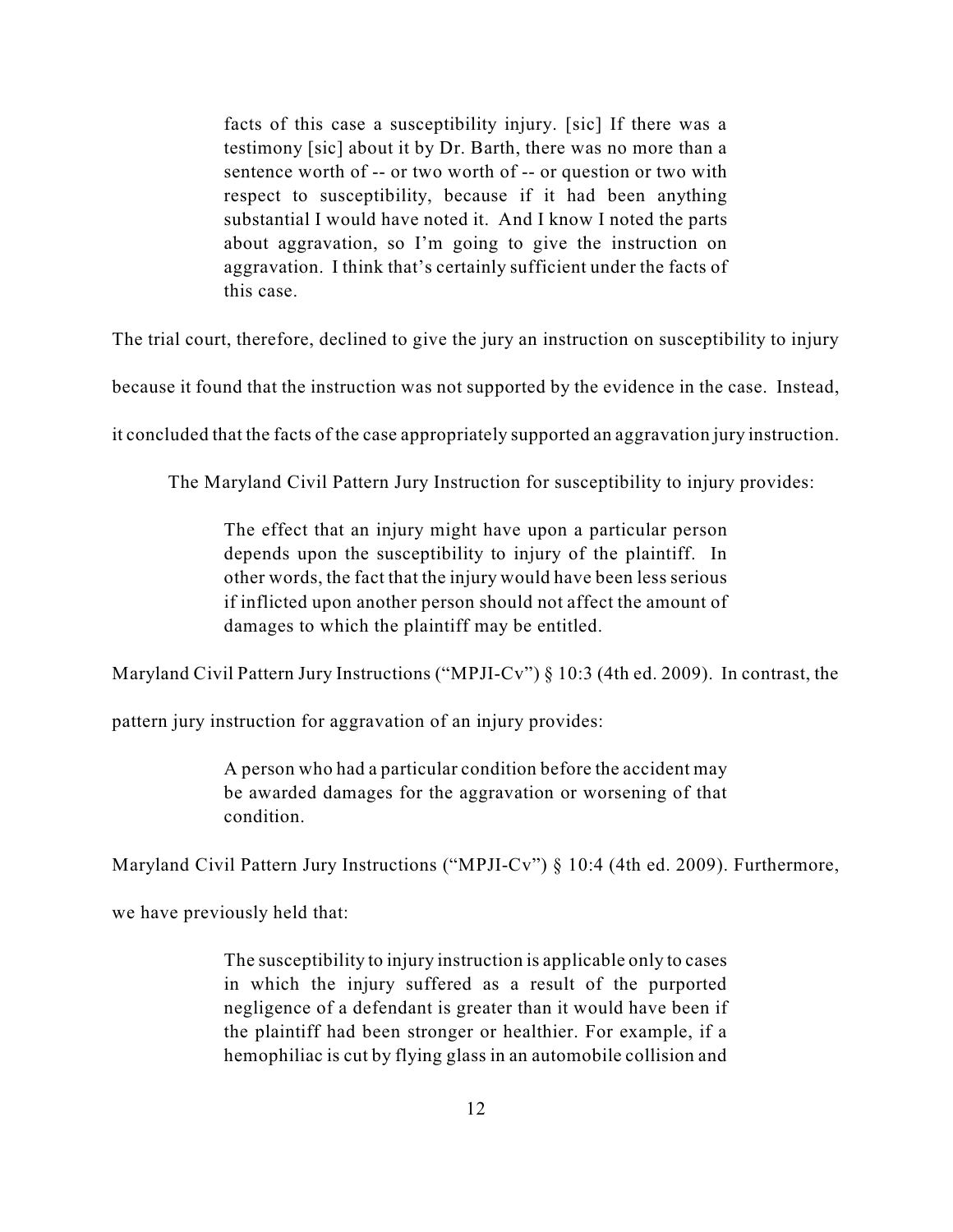his blood does not clot properly, causing serious injury, it is no excuse for the defendant to say that a person with normal blood would not have suffered as greatly.

*Wrobleski v. de Lara*, 121 Md. App. 181, 195 (1998) *aff'd*, 353 Md. 509 (1999).

In the instant case, Marek failed to present any evidence or advance any argument suggesting that the shoulder injuries she suffered as a result of the collision were any greater than the shoulder injuries anyone else would have sustained had they been in Marek's position. Therefore, Marek has failed to identify any evidence in her case that supported the giving of a susceptibility jury instruction. Rather, Marek baldly asserts that testimony from Dr. Barth established that Marek had experienced degenerative changes in her shoulder prior to the accident. On appeal, Marek contends that it is this very testimony that supports giving the susceptibility jury instruction in this case. Nevertheless, in her brief, Marek fails to quote or identify any relevant portion of Dr. Barth's testimony in support of her contention that a jury instruction regarding her susceptibility was generated by the evidence in this case. Therefore, we cannot conclude that the trial court abused its discretion in finding that the susceptibility instruction was not generated by the evidence admitted at trial. Dr. Barth's testimony, as described by the parties to this appeal, simply established that Marek had a preexisting shoulder condition, which was aggravated or worsened by the collision for which Carballo was responsible.

For the reasons stated above, we hold that the trial court did not abuse its discretion when it permitted counsel for State Farm to cross-examine Dr. Southworth regarding the